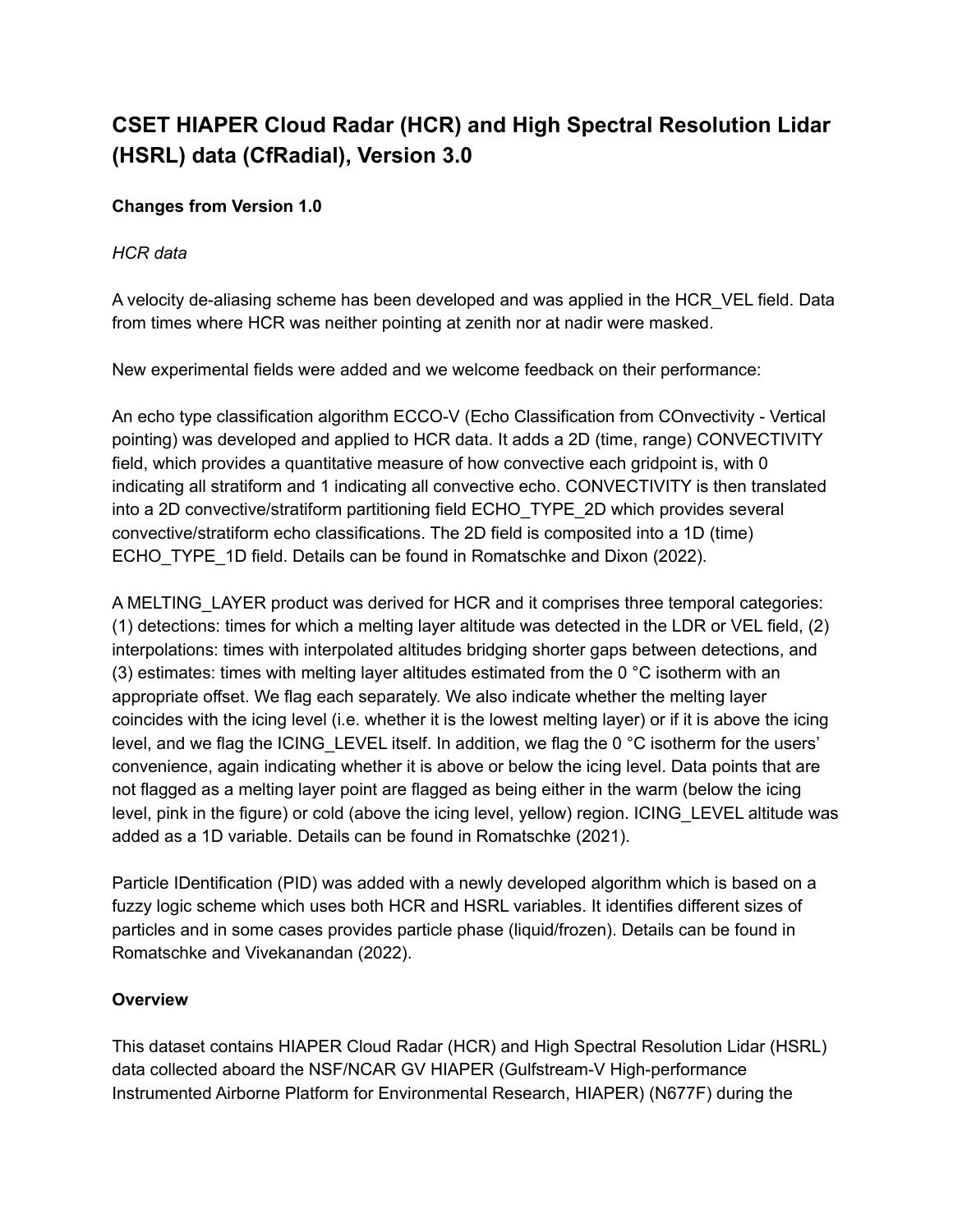Cloud Systems Evolution in the Trades (CSET) field campaign. The data were collected during 16 research flights which took place between July 1 and August 12, 2015, between the US West Coast and Hawaii. For more information on CSET, see www.eol.ucar.edu/field projects/cset.

| <b>Flight</b>    | <b>Start date</b> | Start time UTC End date |          | <b>End time</b><br><b>IUTC</b> |
|------------------|-------------------|-------------------------|----------|--------------------------------|
| RF01             | 20150701          | 17:37                   | 20150701 | 22:22                          |
| RF02             | 20150707          | 14:58                   | 20150707 | 21:19                          |
| RF <sub>03</sub> | 20150709          | 16:29                   | 20150709 | 23:41                          |
| RF04             | 20150712          | 15:10                   | 20150712 | 21:33                          |
| RF05             | 20150714          | 16:44                   | 20150715 | 00:22                          |
| RF <sub>06</sub> | 20150717          | 14:57                   | 20150717 | 21:45                          |
| RF07             | 20150719          | 16:25                   | 20150720 | 00:04                          |
| RF <sub>08</sub> | 20150722          | 15:02                   | 20150722 | 22:08                          |
| RF <sub>09</sub> | 20150724          | 16:26                   | 20150725 | 00:25                          |
| <b>RF10</b>      | 20150727          | 15:00                   | 20150727 | 22:10                          |
| <b>RF11</b>      | 20150729          | 16:31                   | 20150730 | 00:06                          |
| <b>RF12</b>      | 20150801          | 14:54                   | 20150801 | 22:38                          |
| <b>RF13</b>      | 20150803          | 16:26                   | 20150803 | 23:42                          |
| <b>RF14</b>      | 20150807          | 15:00                   | 20150807 | 22:06                          |
| <b>RF15</b>      | 20150809          | 16:30                   | 20150809 | 23:47                          |
| <b>RF16</b>      | 20150812          | 15:27                   | 20150812 | 22:03                          |

# **Instrument description**

# *HCR*

HCR is an airborne, polarimetric, millimeter-wavelength (W-band) radar that serves the atmospheric science community by providing cloud remote sensing capabilities to the NSF/NCAR G-V (HIAPER) aircraft. HCR detects drizzle, and ice and liquid clouds, and collects Doppler radial velocity measurements, which at vertical incident include the vertical wind speed and particle fall speed.

In a pod-based design, a single lens antenna is used for both transmit and receive. The transceiver uses a two-stage up and down conversion superheterodyne design. The transmit waveform, from a waveform generator, passes through the two-stage up-conversion to the transmit frequency of 94.40 GHz. It is then amplified by an extended interaction klystron amplifier (EIKA) to 1.6 kW peak power. System performance on transmit and receive paths are closely monitored using a coupler and a noise source. Raw in-phase and quadrature information are archived in HCR. For more information, see Vivekanandan et al. (2015) and [www.eol.ucar.edu/instruments/hiaper-cloud-radar-hcr](http://www.eol.ucar.edu/instruments/hiaper-cloud-radar-hcr)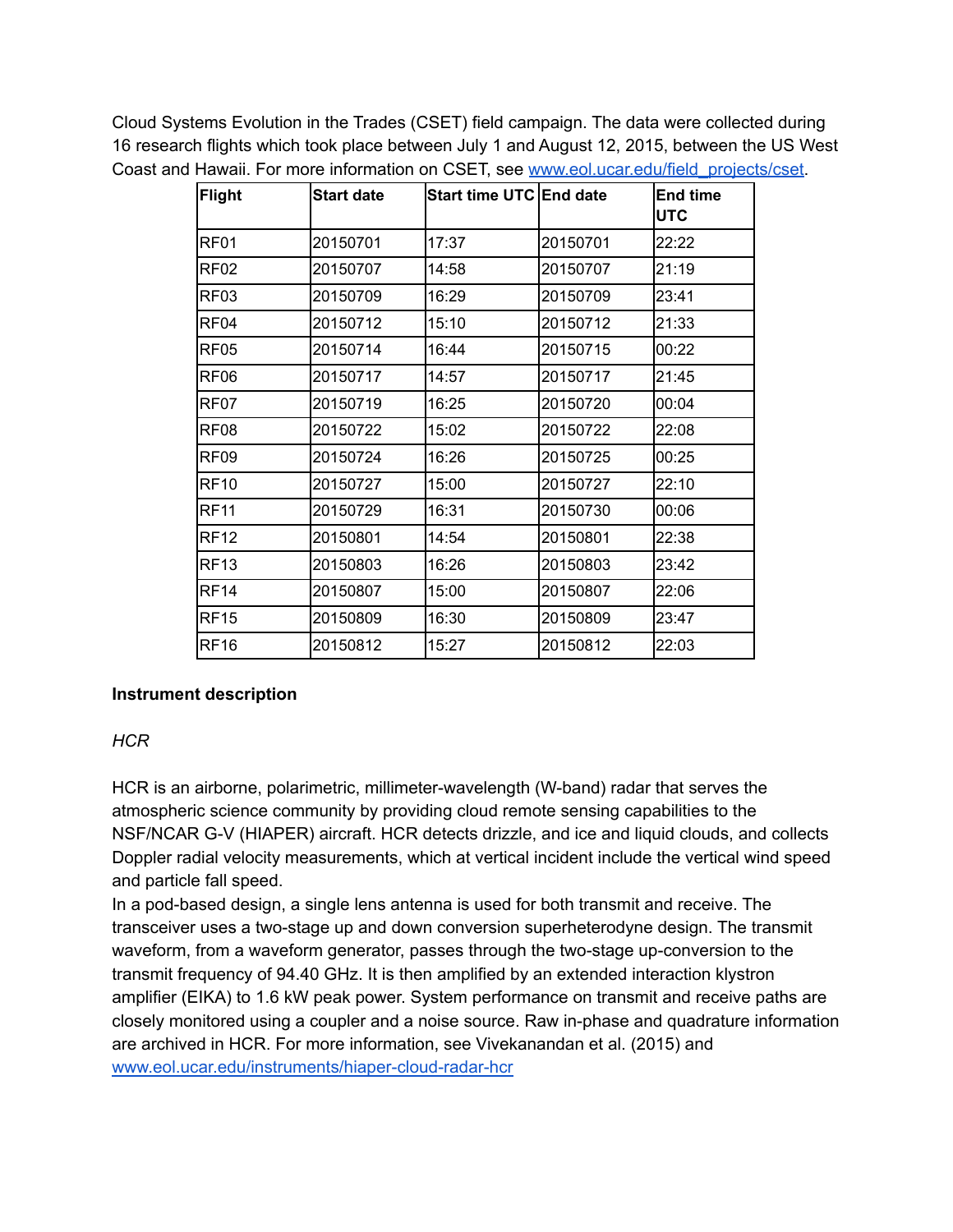| <b>HIAPER Cloud Radar Specifications</b> |                                       |  |  |
|------------------------------------------|---------------------------------------|--|--|
| <b>Parameter</b>                         | <b>Specification</b>                  |  |  |
| Antenna                                  | 0.30 m, lens                          |  |  |
| Antenna gain                             | 46.21 dB                              |  |  |
| Antenna 3 dB beam width                  | $0.73^\circ$                          |  |  |
| <b>Transmit Polarization</b>             | Linear (V)                            |  |  |
| Transmit frequency                       | 94.40 GHz                             |  |  |
| <b>Transmitter</b>                       | Klystron                              |  |  |
| Peak transmit power                      | 1.6 kW                                |  |  |
| Pulse width                              | $0.2 - 1.0$ µs                        |  |  |
| <b>PRF</b>                               | up to 10 kHz                          |  |  |
| System noise power                       | $-101$ dBm                            |  |  |
| Receiver noise figure                    | 8.9dB                                 |  |  |
| <b>Receiver Bandwidth</b>                | 20 MHz                                |  |  |
| <b>Receiver Dynamic Range</b>            | 76 dB                                 |  |  |
| First IF                                 | 156.25 MHz                            |  |  |
| Second IF                                | 1406.25 MHz                           |  |  |
| Range resolution                         | 20 - 180 m                            |  |  |
| Unambiguous range                        | <b>15 km</b>                          |  |  |
| Typical reflectivity uncertainty         | 0.4 dB                                |  |  |
| Sensitivity                              | -35.0 dBZ at 1 km and<br>256 ns pulse |  |  |
| Unambiguous velocity                     | $±7.75$ m/s                           |  |  |
| Typical radial velocity uncertainty      | 0.2 m/s at W=2 m/s                    |  |  |
| Dwell time                               | 100 ms                                |  |  |

# *HSRL*

The Gulfstream V High Spectral Resolution Lidar (GV-HSRL) is an eye-safe calibrated lidar system that measures backscatter coefficient and depolarization properties of atmospheric aerosols and clouds and cloud extinction coefficient. The instrument can also be used to detect the presence of oriented scatters in the atmosphere and determine the full (Mueller) backscatter phase matrix. For more information, see [www.eol.ucar.edu/instruments/gv-hsrl.](http://www.eol.ucar.edu/instruments/gv-hsrl)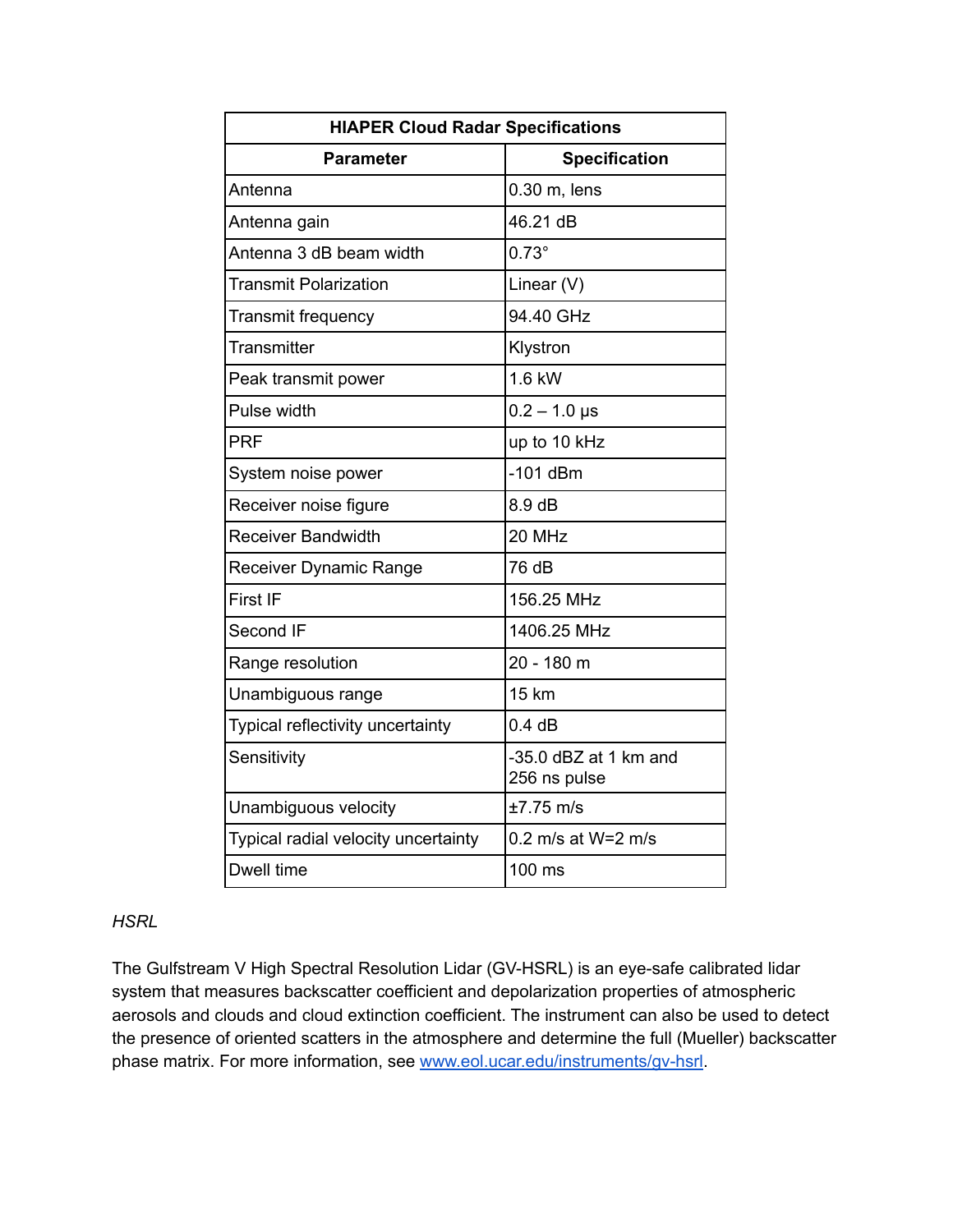| <b>HSRL Specifications</b>                 |                                                             |  |
|--------------------------------------------|-------------------------------------------------------------|--|
| <b>Parameter</b>                           | <b>Specification</b>                                        |  |
| Wavelength                                 | 532 nm                                                      |  |
| <b>Pulse Repetition Rate</b>               | 4000 Hz                                                     |  |
| Average Power                              | 300 mW                                                      |  |
| Range Resolution - minimum                 | 7.5 <sub>m</sub>                                            |  |
| <b>Telescope Diameter</b>                  | 40 cm                                                       |  |
| Field of View (FOV)                        | $0.025^\circ$                                               |  |
| Temporal Resolution -<br>minimum           | 0.5 <sub>sec</sub>                                          |  |
| Receiver Channels - 4                      | Molecular, Combined Hi, Combined Low,<br>Cross-polarization |  |
| Iodine Blocking Filter<br><b>Bandwidth</b> | <b>1.8 GHz</b>                                              |  |
| <b>Etalon Filter Bandwidth</b>             | 8.0 GHz                                                     |  |

# **Data description**

The 2 Hz time and 19 m range resolution moments data described here are available at <http://data.eol.ucar.edu/dataset/487.035> in CfRadial format. For more information on CfRadial see [www.ral.ucar.edu/projects/titan/docs/radial\\_formats/CfRadialDoc.pdf.](http://www.ral.ucar.edu/projects/titan/docs/radial_formats/CfRadialDoc.pdf) HCR-only data at 10 Hz resolution is available at <http://data.eol.ucar.edu/dataset/487.002> and HSRL-only data at 7.5 m range resolution is available at <http://data.eol.ucar.edu/dataset/487.016>.

The native resolution of the HCR in range is 19 m, while that of the HSRL is 7.5 m. The time resolution of the basic HCR data set is 10 Hz, while for the HSRL this is 2 Hz.

In order to merge the two data sets into combined volumes, the HCR data was averaged to 2Hz to match the HSRL in time. Then the closest HSRL gate to each HCR range gate was used to re-sample the HSRL data onto the HCR range resolution. The data fields are set to missing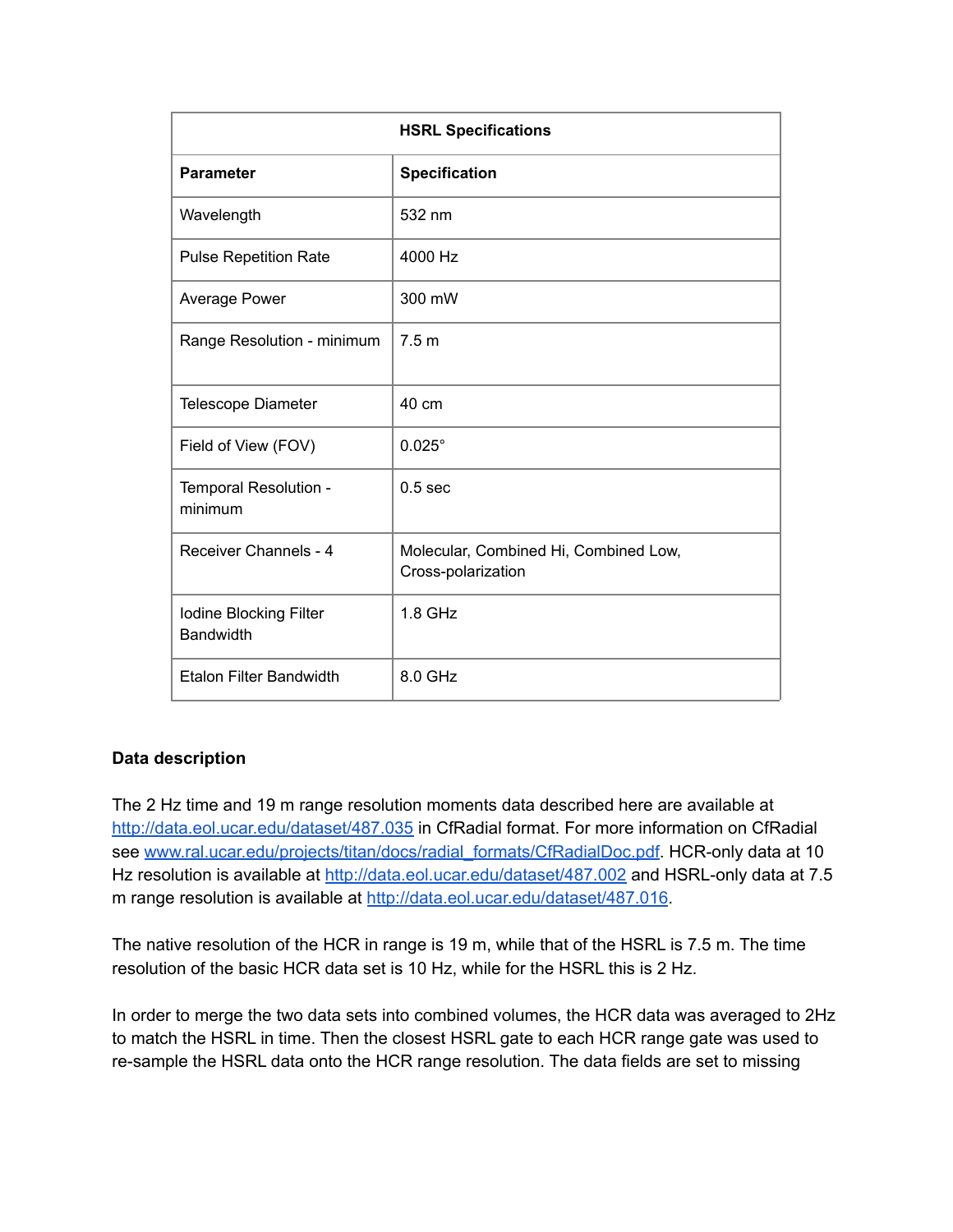where no meaningful observations are available. This assists with compression to keep the data set as small as is reasonable.

One thing to note is that the data set is merged only when the two instruments are pointing in the same direction, within some margin of pointing error. The HCR antenna is stabilized to point either zenith or nadir, whereas the HSRL telescope is not - it always points at the same angle relative to the aircraft. Therefore during turns the data sets are not merged and the HSRL data will be missing. To see the full HSRL data set, view the unmerged version.

The result is a series of merged CfRadial volumes, 15 minutes in length, holding selected fields from each instrument. The field names start either with HCR or HSRL, to indicate the instrument to which the field belongs. Interpolated ERA5 reanalysis fields are also included.

| Variable                                      | <b>Dimensions</b> | <b>Unit</b>               | <b>Long Name</b>                                                                                               |
|-----------------------------------------------|-------------------|---------------------------|----------------------------------------------------------------------------------------------------------------|
| time                                          | time              | seconds                   | Time in seconds since volume start                                                                             |
| range                                         | time              | meters                    | Range from instrument to center of gate                                                                        |
| latitude                                      | time              | deg                       | Latitude                                                                                                       |
| longitude                                     | time              | deg                       | Longitude                                                                                                      |
| altitude                                      | time              | meters                    | Altitude of radar                                                                                              |
| HCR DBZ                                       | time, range       | dBZ                       | Reflectivity                                                                                                   |
| HCR VEL                                       | time, range       | m/s                       | Motion and bias corrected Doppler velocity                                                                     |
| HCR_WIDTH                                     | time, range       | m/s                       | Spectral width                                                                                                 |
| HCR SNR                                       | time, range       | dB                        | Signal to noise ratio                                                                                          |
| HCR DBMVC                                     | time, range       | dBm                       | Log power co-polar v transmit, v receive                                                                       |
| HCR NCP                                       | time, range       |                           | Normalized coherent power                                                                                      |
| HCR_LDR                                       | time, range       | dB                        | Linear depolarization ratio (V/H)                                                                              |
| HSRL_Aerosol_Backscatter<br>Coefficient       | time, range       | $m^{-1}$ sr <sup>-1</sup> | Calibrated measurement of aerosol backscatter coefficient                                                      |
| HSRL_Backscatter_Ratio                        | time, range       |                           | Ratio of combined to molecular backscatter                                                                     |
| HSRL_Particle_Depolarizati<br>on              | time, range       |                           | Propensity of particles to depolarize assuming random orientation                                              |
| HSRL_Particle_Linear_Depo<br>larization Ratio | time, range       |                           | Theoretically determined linear depolarization of particles<br>assuming random orientation (molecular removed) |
| HSRL_Volume_Depolarizati<br>on                | time, range       |                           | Propensity of Volume to depolarize assuming random orientation                                                 |
| HSRL_Volume_Linear_Depo   time, range         |                   |                           | Theoretically determined linear depolarization of the volume                                                   |

The primary data products for scientific use are listed in the table below.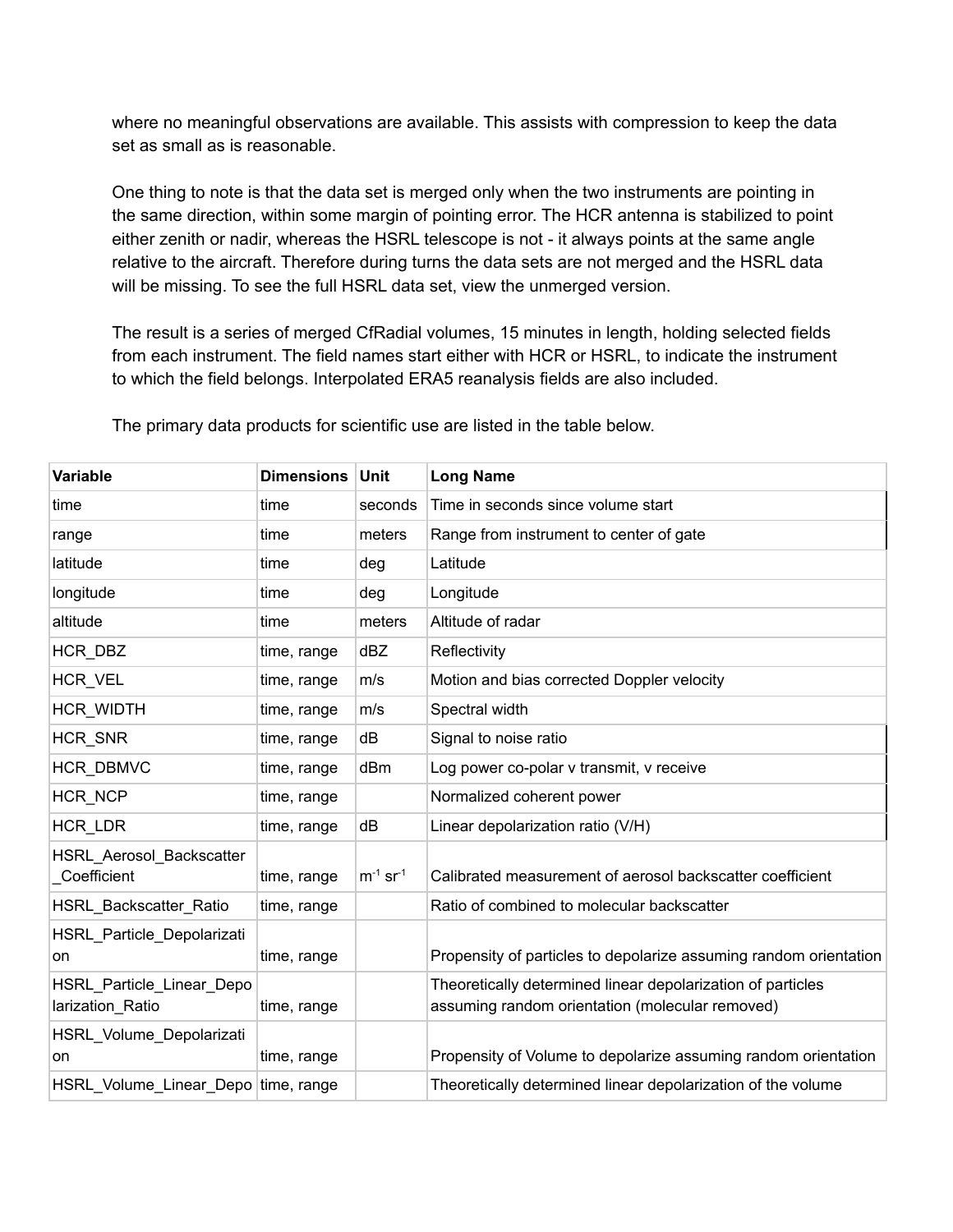| larization_Ratio                           |             |                  | assuming random orientation                                                                                                                                                                                                                                                                                                                                                                                                                                                                                                                                                                                                            |
|--------------------------------------------|-------------|------------------|----------------------------------------------------------------------------------------------------------------------------------------------------------------------------------------------------------------------------------------------------------------------------------------------------------------------------------------------------------------------------------------------------------------------------------------------------------------------------------------------------------------------------------------------------------------------------------------------------------------------------------------|
| HSRL_Merged_Combined_<br>Channel           | time, range | photon<br>counts | Merged hi/lo gain combined channel                                                                                                                                                                                                                                                                                                                                                                                                                                                                                                                                                                                                     |
| HSRL_Raw_Molecular_Back<br>scatter_Channel | time, range | photon<br>counts | Parallel polarization molecular backscatter returns                                                                                                                                                                                                                                                                                                                                                                                                                                                                                                                                                                                    |
| HSRL_Raw_Cross_Polarizat<br>ion_Channel    | time, range | photon<br>counts | Cross polarization combined aerosol and molecular returns                                                                                                                                                                                                                                                                                                                                                                                                                                                                                                                                                                              |
| <b>HSRL Optical Depth</b>                  | time, range |                  | Total optical depth from aircraft altitude                                                                                                                                                                                                                                                                                                                                                                                                                                                                                                                                                                                             |
| HSRL_Aerosol_Extinction_C<br>oefficient    | time, range | $m^{-1}$         | Aerosol extinction coefficient                                                                                                                                                                                                                                                                                                                                                                                                                                                                                                                                                                                                         |
| <b>PRESS</b>                               | time, range | hPa              | Air pressure from ERA5                                                                                                                                                                                                                                                                                                                                                                                                                                                                                                                                                                                                                 |
| <b>TEMP</b>                                | time, range | C                | Air temperature from ERA5                                                                                                                                                                                                                                                                                                                                                                                                                                                                                                                                                                                                              |
| <b>RH</b>                                  | time, range | $\%$             | Relative humidity from ERA5                                                                                                                                                                                                                                                                                                                                                                                                                                                                                                                                                                                                            |
| <b>SST</b>                                 | time        | $\mathsf C$      | Sea surface temperature from ERA5 forecast                                                                                                                                                                                                                                                                                                                                                                                                                                                                                                                                                                                             |
| U_SURF                                     | time        | m/s              | Surface U wind component from ERA5 forecast                                                                                                                                                                                                                                                                                                                                                                                                                                                                                                                                                                                            |
| V_SURF                                     | time        | m/s              | Surface V wind component from ERA5 forecast                                                                                                                                                                                                                                                                                                                                                                                                                                                                                                                                                                                            |
| <b>TOPO</b>                                | time        | m                | Terrain elevation above mean sea level from GTOPO30                                                                                                                                                                                                                                                                                                                                                                                                                                                                                                                                                                                    |
| <b>FLAG</b>                                | time, range |                  | Flag field to classify reflectivity (to mask unwanted data):<br>1 Cloud<br>2 Speckle (contiguous 2D echo areas of < 100 pixels)<br>3 Extinct (signal completely attenuated)<br>4 Backlobe echo (reflection from the land/sea surface when<br>zenith pointing and flying low)<br>5 Out of range (second trip echo from land/sea surface when<br>flying too high)<br>6 Transmitter pulse (echo from within the radar itself)<br>7 Water surface echo<br>8 Land surface echo<br>9 Below the surface<br>10 Noise source calibration<br>11 Antenna in transition (e.g. from nadir to zenith or vice versa)<br>12 Missing (not transmitting) |
| HCR_MELTING_LAYER                          | time, range |                  | See Romatschke (2021)<br>10 below icing level<br>11 ERA5 0 °C isotherm below icing level<br>12 detected melting layer below or at icing level<br>13 interpolated melting layer below or at icing level<br>14 estimated melting layer below or at icing level<br>20 above icing level<br>21 ERA5 0 °C isotherm above icing level<br>22 detected melting layer above icing level<br>23 interpolated melting layer above icing level                                                                                                                                                                                                      |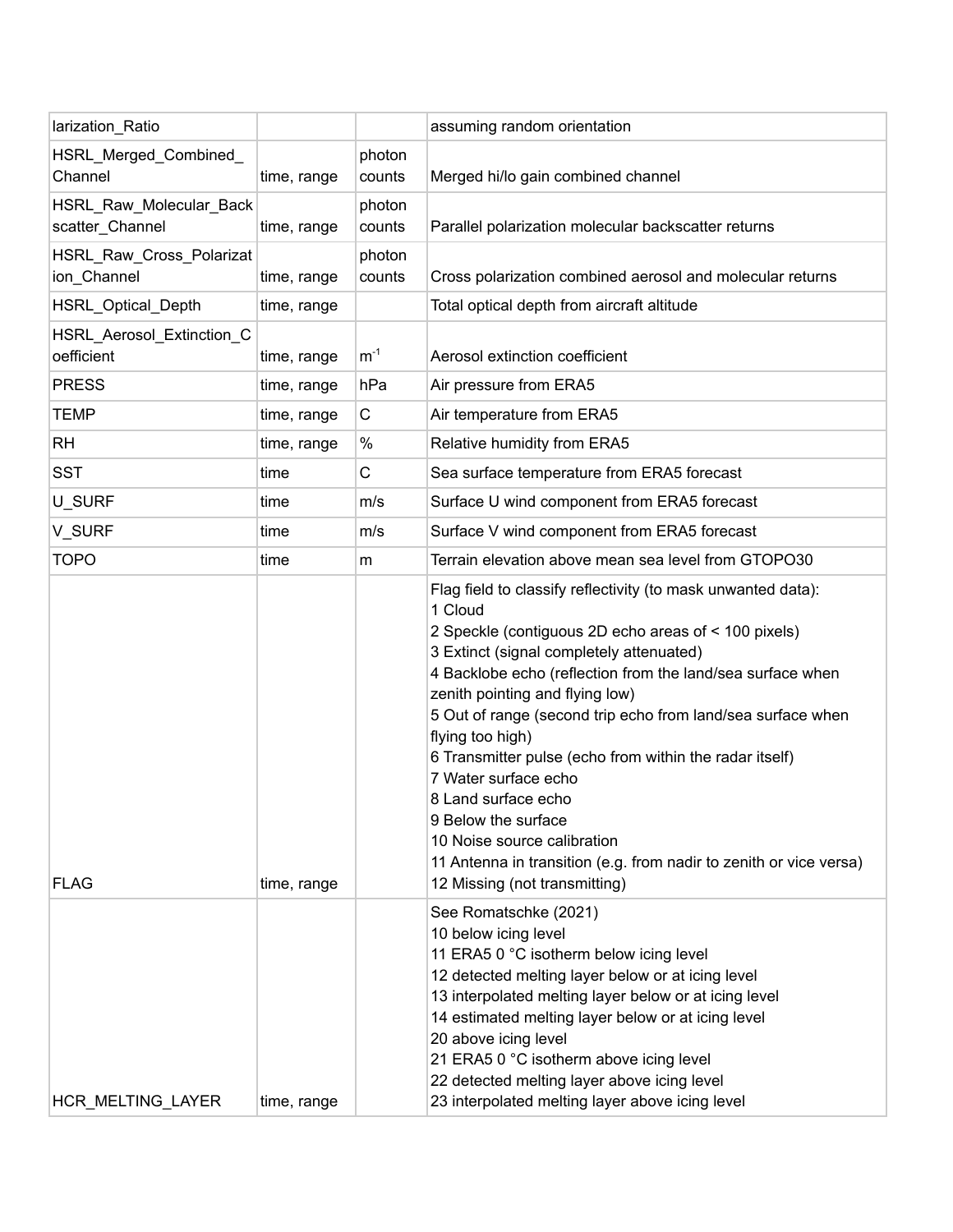|                  |             |   | 24 estimated melting layer above icing level                                                                                                                                                                                      |
|------------------|-------------|---|-----------------------------------------------------------------------------------------------------------------------------------------------------------------------------------------------------------------------------------|
| HCR_ICING_LEVEL  | time        | m | Icing level altitude, which is defined as the lowest melting layer                                                                                                                                                                |
| HCR_ECHO_TYPE_2D | time, range |   | See Romatschke and Dixon (2022)<br>14 stratiform low<br>16 stratiform mid<br>18 stratiform high<br>25 mixed<br>30 convective<br>32 convective elevated<br>34 convective shallow<br>36 convective mid<br>38 convective deep        |
| HCR_ECHO_TYPE_1D | time        |   | As ECHO_TYPE_2D                                                                                                                                                                                                                   |
|                  |             |   | See Romatschke and Vivekanandan (2022)<br>1 rain<br>2 supercooled rain<br>3 drizzle<br>4 supercooled drizzle<br>5 cloud liquid<br>6 supercooled cloud liquid<br>7 melting<br>8 large frozen<br>9 small frozen<br>10 precipitation |
| <b>PID</b>       | time, range |   | 11 cloud                                                                                                                                                                                                                          |

# **HCR data processing and quality control**

Details on HCR data and data processing can be found in Romatschke et al. (2021).

#### *Removal of non-cloud echo*

All radar echo that was not classified as "cloud" in the FLAG field was removed from all HCR fields except for HCR\_DBMVC.

#### *Noise source calibration and temperature dependency correction*

As an external, pod-mounted system, which is deployed in a wide range of altitudes, HCR experiences large temperature variations. To maintain good system calibration, it is essential to monitor the radar system performance versus temperature. In order to ensure operational accuracy, a number of noise source calibration (NSC) events were performed during research flights, and on the ground. During each NSC event, a known noise signal, which is invariant to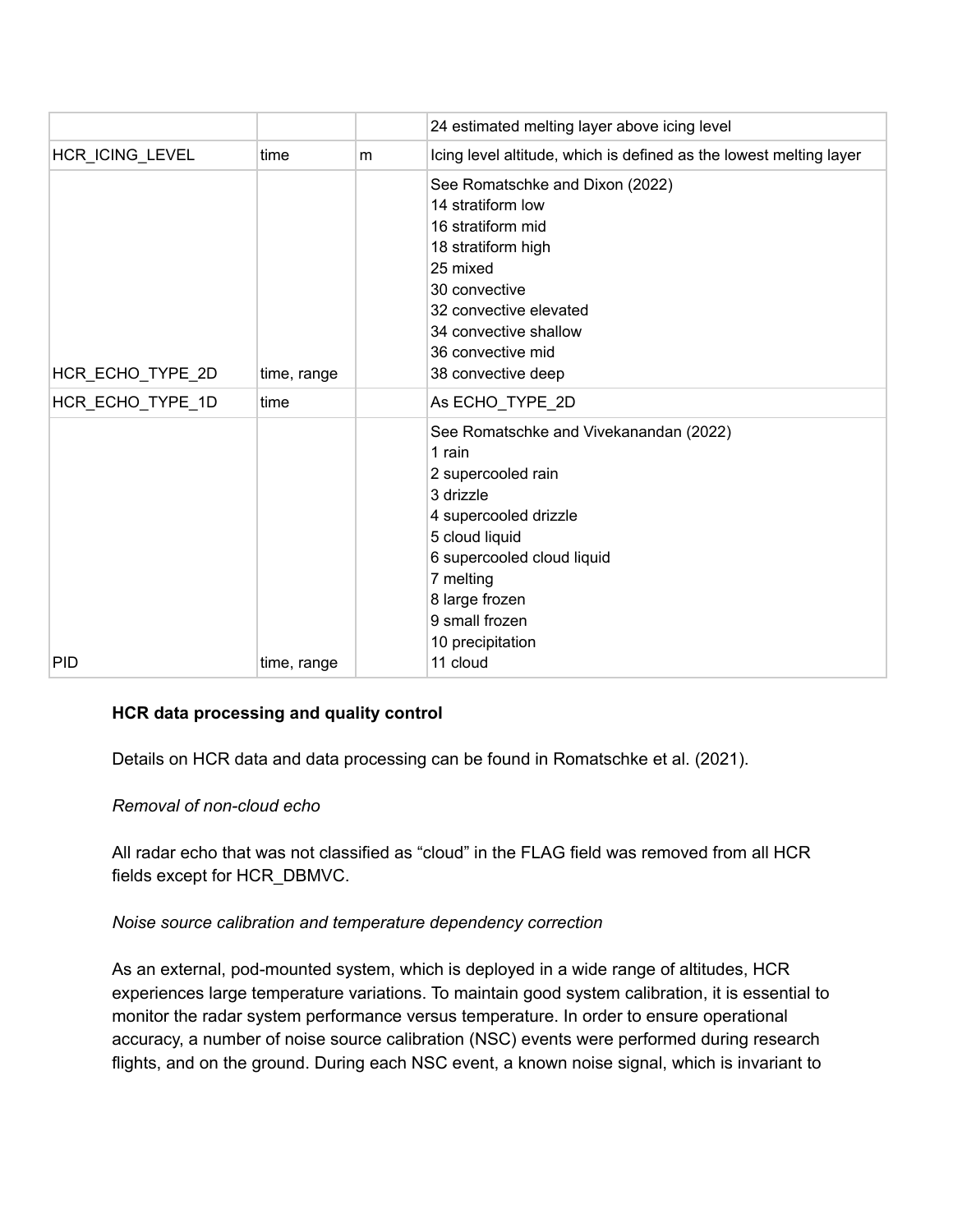temperature changes, is injected into the radar and then used to characterize the receiver gain changes by comparing the received power (DBMVC) to a temperature-corrected noise power.

As the low noise amplifiers (LNAs) dictate the receiver's performance, they are outfitted with heater circuits to maintain their temperatures between 37 $^{\circ}$  and 40 $^{\circ}$  C in the bench test environment. During deployment, as the heaters cycle on and off, the received power level (DBMVC) directly correlates to the temperature fluctuations, leading to a sinusoidal pattern when installed in the system. In some extreme cases, after flying at high altitudes and low temperatures for several hours, the heaters of the LNAs could not keep up with the heat loss to the environment, leading to a significant decline of the received power. Using the correlation between the LNA temperature and the received power level during the NSC events we calculated the correlation equation which we used (together with the calibration data obtained in the lab) to correct the power fields (DBMVC, DBMHX, and DBZ) for LNA temperature changes in the whole data set.

As mentioned above, the received power not only depends on the LNA temperatures but also on the pod temperature. After correcting for the LNA temperature changes we were able to establish a correlation between the pod temperature and the power output during the NSC events which was then again used to correct the whole data set. (Note that we define a mean of the Noise Source, EIK, Polarization Switch, and RF Detector temperatures as the "pod temperature".)

# *Sea surface calibration check*

Based on the work of Li et al. (2005) we use the backscattering properties of the ocean surface to assess how well HCR reflectivity is calibrated. Sea surface calibration (SSC) events were performed during research flights, each consisting of a few minutes of cross-track scanning from 20° to -20° off-nadir. Again following Li et al. (2005) we used

$$
\sigma_{0meas} = dBZ + 10\log_{10}\left(\frac{\pi^5 c \tau |K|^2}{2\lambda^4 10^{18}}\right) + 2l_{a0} - 10\log_{10}\left(\cos\Theta\right)
$$

to calculate the normalized radar cross section  $\sigma_{0 \text{ meas}}$  of HCR in dB, where Z is the measured reflectivity, c is the speed of light m s<sup>-1</sup>, t is the pulse width s,  $|K|^2$  is the radar dielectric factor,  $\lambda$ is the signal wavelength in m, l<sub>a0</sub> is the nadir atmospheric attenuation in dB, and Θ is the elevation angle in degrees.

The measured  $\sigma_{\text{o} \, \text{meas}}$  is then compared to theoretical values of the normalized ocean surface radar cross section σ<sub>0 theory</sub> which were obtained from three models by Cox and Munk (1954), Freilich and Vanhoff (2003), and Wu (1972, 1990).  $\sigma_{0 \text{ theory}}$  depends on the surface wind speed, and the sea surface temperature (SST). A weak dependency on ocean salinity is ignored. The wind speed and SST are obtained from ERA5 data.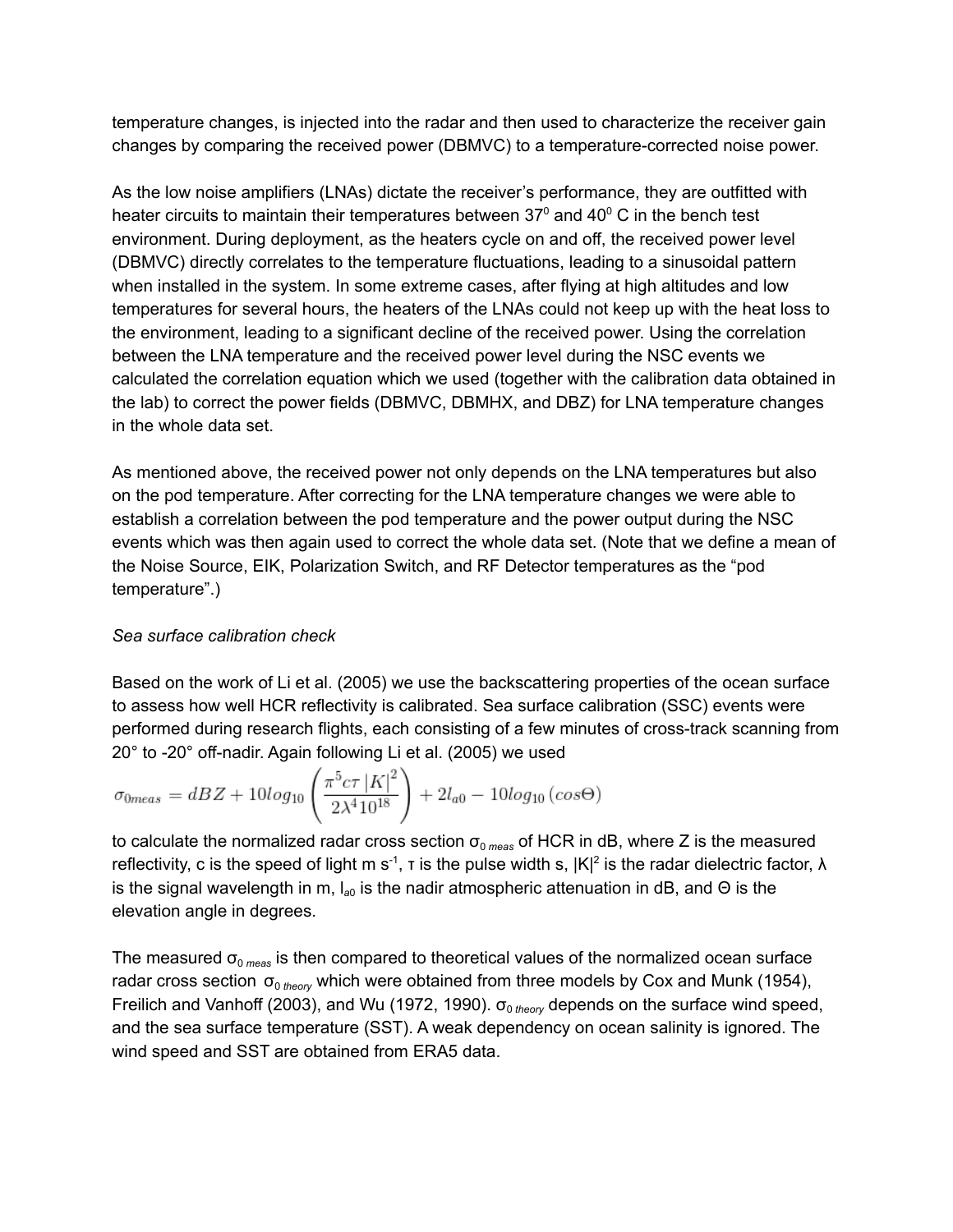The atmospheric attenuation was calculated using the methods of Liebe (1985) and the ITU Recommendation (2013). Both methods depend on atmospheric pressure, temperature, and relative humidity which are again obtained from ERA5 data. The attenuation results of the two methods differed by ~0.2 dB.

Comparison of σ<sub>0 *meas*</sub> and σ<sub>0 *theory* reveals that the bias of |σ<sub>0 *meas* - σ<sub>0 *theory*</sub>| is less 1 dB depending</sub></sub> on the model and the specific SSC event.

# *Velocity correction*

The radial velocity is corrected for platform motion using two different methods. The first corrects for platform motion using INS/GPS measurements. It is applied to all of the data. An additional correction is applied to the nadir-looking data only: The radial velocity of the surface, which is assumed to be 0 m/s, is used as a reference to correct the data with a running 3rd degree polynomial filter of length 20 seconds (Ellis et al., 2019).

# *Width correction*

The radar has a 0.73 degree beam width. Therefore, when pointing nadir or zenith, the beam spread is about 0.36 degrees forward of vertical, and 0.36 degrees aft of the vertical. The sine of 0.36 degrees is 0.006, so at a ground speed of 200 m/s the velocity error at the forward edge of the beam is -0.006  $\times$  200 = -1.2 m/s, since the motion is towards the radar. Similarly the velocity error at the aft edge of the beam is +1.2 m/s. These errors, across the width of the beam, increases the variance of the measured velocity, and hence increase the spectrum width. The computed width correction (delta below) is based on ground speed and beam width, and attempts to correct for this increase.

$$
\delta = |(0.3 * speed * sin(elevation) * beamWidthRadius)|
$$

 $corrected = \sqrt{measured^2 - \delta^2}$ 

# **Known problems**

# *Radial velocity*

The surface based velocity correction worked well the majority of the time, however there are some regions in which problems were noted. These problems manifest themselves as columns of biased radial velocity at each range bin over several rays. We think these velocity pillars are caused by the filtering process over-smoothing surface velocity variations due to variable pointing error (Ellis et al. 2019).

Another problem that cannot be corrected is that the radar, while it rotates 360˚ around the along-plane axis, has only limited range of motion along the cross-plane axis. This means, that when the aircraft has significant pitch, e.g. during steep climbs, the tilt angle correction of the radar is not sufficient, reports erroneous angles, and the first step of the velocity correction fails.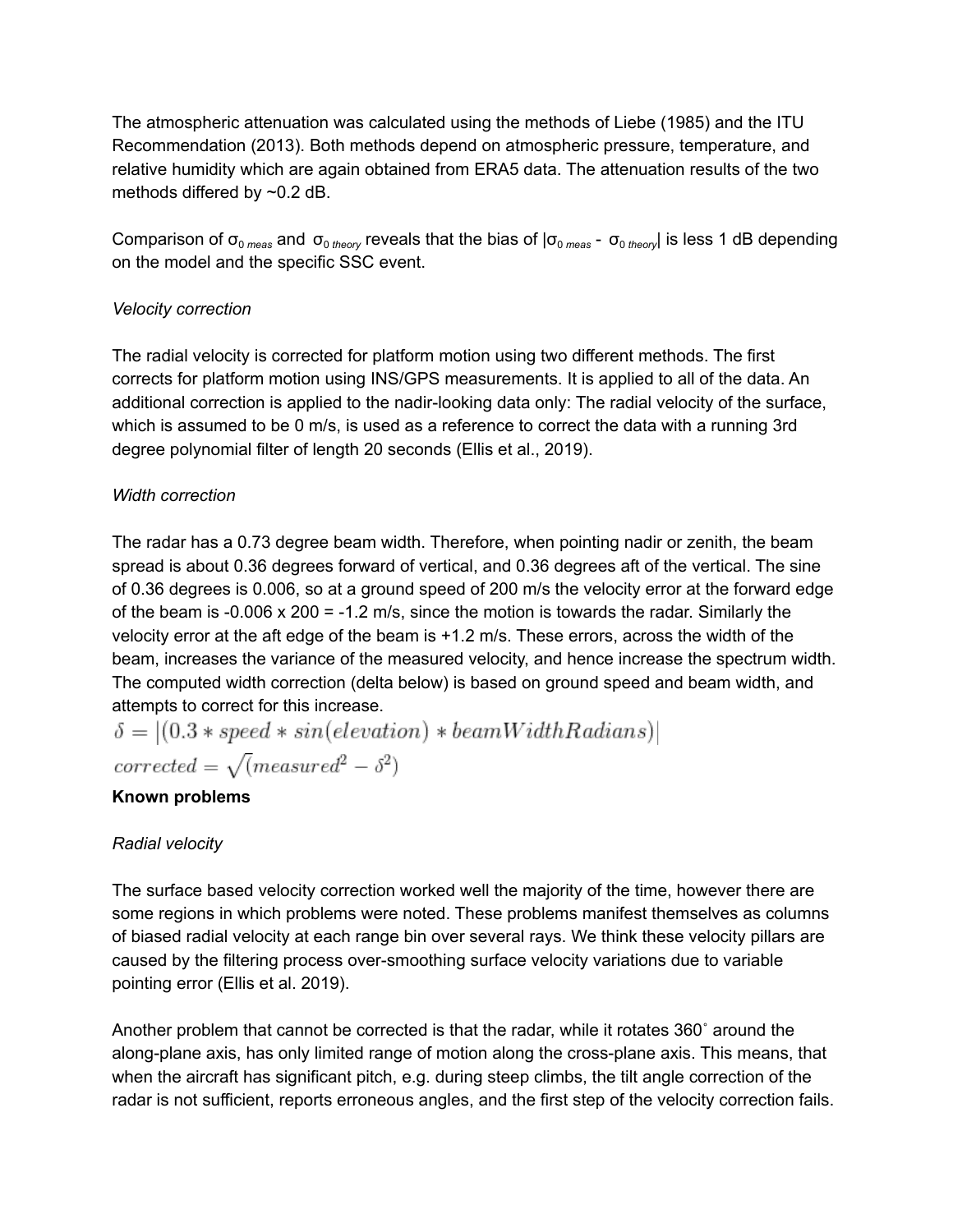In nadir pointing mode, this can partly be compensated with the second correction step but in zenith pointing mode the velocities are unreliable in these situations.

# *Backlobe echo in zenith pointing*

When the HCR is pointing at zenith and the GV is near the surface, there is often an echo that results from the backlobe of the radar reflecting off of the surface. This backlobe contamination is typically characterized by a band of low reflectivity, highly variable radial velocity, and high spectrum width. The backlobe appears in the zenith data at a range equal to the altitude of the radar. So as the GV ascends or descends the backlobe contamination will recede and approach in range, respectively. An attempt was made to identify the backlobe echo and flag it in the FLAG field but the identification process does not always completely remove all backlobe echo.

#### *Period during which transmit was in H instead of V mode*

On 2015/08/07, from 16:44 to 17:41, the transmitter was transmitting in the H channel instead of the V channel. Care should be taken in using some of the data fields in this period:

- The reflectivity calibration is incorrect for H transmit
- The DBMVC and DBMHX fields will be missing during this period.
- The velocity and spectrum width are unaffected, as is NCP.

# *Periods during which the HCR transmitter was disabled*

In the HCR data, there are some short periods during which the transmitter was disabled for safety reasons. These show up as gaps in the power fields.

# **HSRL data processing**

GV-HSRL makes four range-resolved backscatter observations:

*(i) combined\_hi* - High receiver efficiency observation of parallel polarized total backscatter (clouds, aerosols, and molecules). Analogous to an elastic backscatter signal. *(ii) combined lo* - low receiver efficiency observation of parallel polarized total backscatter (clouds, aerosols, and molecules). Analogous to an elastic backscatter signal. *(iii) molecular* - Molecular only parallel polarized backscatter channel. Aerosol and cloud signals are blocked using an iodine absorption filter which blocks the spectrally narrow particulate backscatter but passes the wings of the spectrally broad molecular backscatter. *(iv) cross* - The cross-polarized total backscatter channel. HSRL transmits and receives circularly polarized light.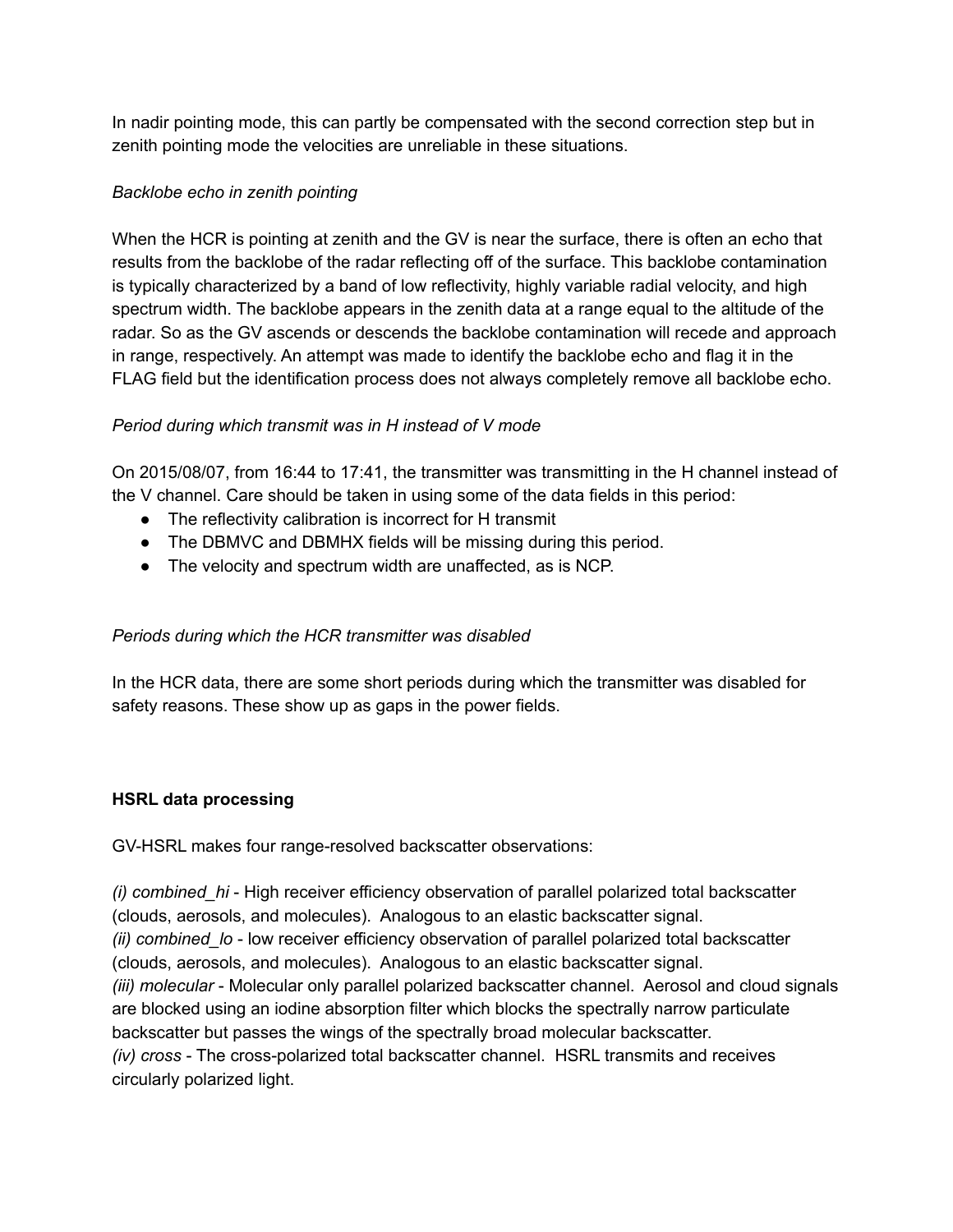*The primary data products of the GV-HSRL are:*

*Aerosol\_Backscatter\_Coefficient* - Optical property of the scattering volume describing how strongly it scatters light at a 180 degree scattering angle. It is obtained through the relative ratio of total backscatter to molecular backscatter (B) then multiplying by the expected molecular backscatter coefficient (based on estimated temperature and pressure profiles).

$$
\beta_a = B \widetilde{\beta}_m
$$

*Particle\_Linear\_Depolarization\_Ratio ( δ<sub>լ.</sub>)*- When particles are randomly oriented, this is a measure of the tendency for particles in the scattering volume to reduce the degree of polarization of incident light upon backscattering. This is generally an indicator for asphericity of particles (d<sub>a</sub>) This data product has molecular scattering effects removed. The linear depolarization ratio uses the volume\_depolarization (obtained using combined parallel and cross-polarized returns) and the Backscatter\_Ratio (the ratio of total to molecular scattering).

 $\delta_{L} = \frac{d_{a}}{2 - d}$  $2-a_a$ 

Note that the HSRL measures polarization using circular polarization, so the conversion to  $d_a$ and subsequently,  $\delta_{\text{L}}$  is founded on the assumption that the particles are randomly oriented.

*Optical\_Depth (OD)* - One-way optical depth measured from the lidar to the volume. Optical depth is the exponent of the atmospheric transmission to the scattering volume, and therefore an accumulation of extinction in each point up to the scattering volume. It is derived from the observed molecular backscatter  $(N_m)$  relative to the expected molecular backscatter coefficient.

$$
OD = -\frac{1}{2} \ln \frac{N_m}{\widetilde{\beta}_m}
$$

*Aerosol Extinction Coefficient* ( $\alpha$ )- The optical property describing the tendency of the volume to extinguish light by either scattering it or absorbing it. Extinction is the range derivative of the optical depth.

$$
\alpha = \frac{\partial}{\partial z} OD
$$

*Other variable definitions used for the derived data products:*

*Volume depolarization* - The propensity of the observation volume to depolarize including both aerosol and molecular contributions. The concept of "depolarization" in contrast to "depolarization ratio" is discussed in Gimmestad 2008.

$$
d_{v} = \frac{N_{c1}}{N_{c||} + N_{c1}}
$$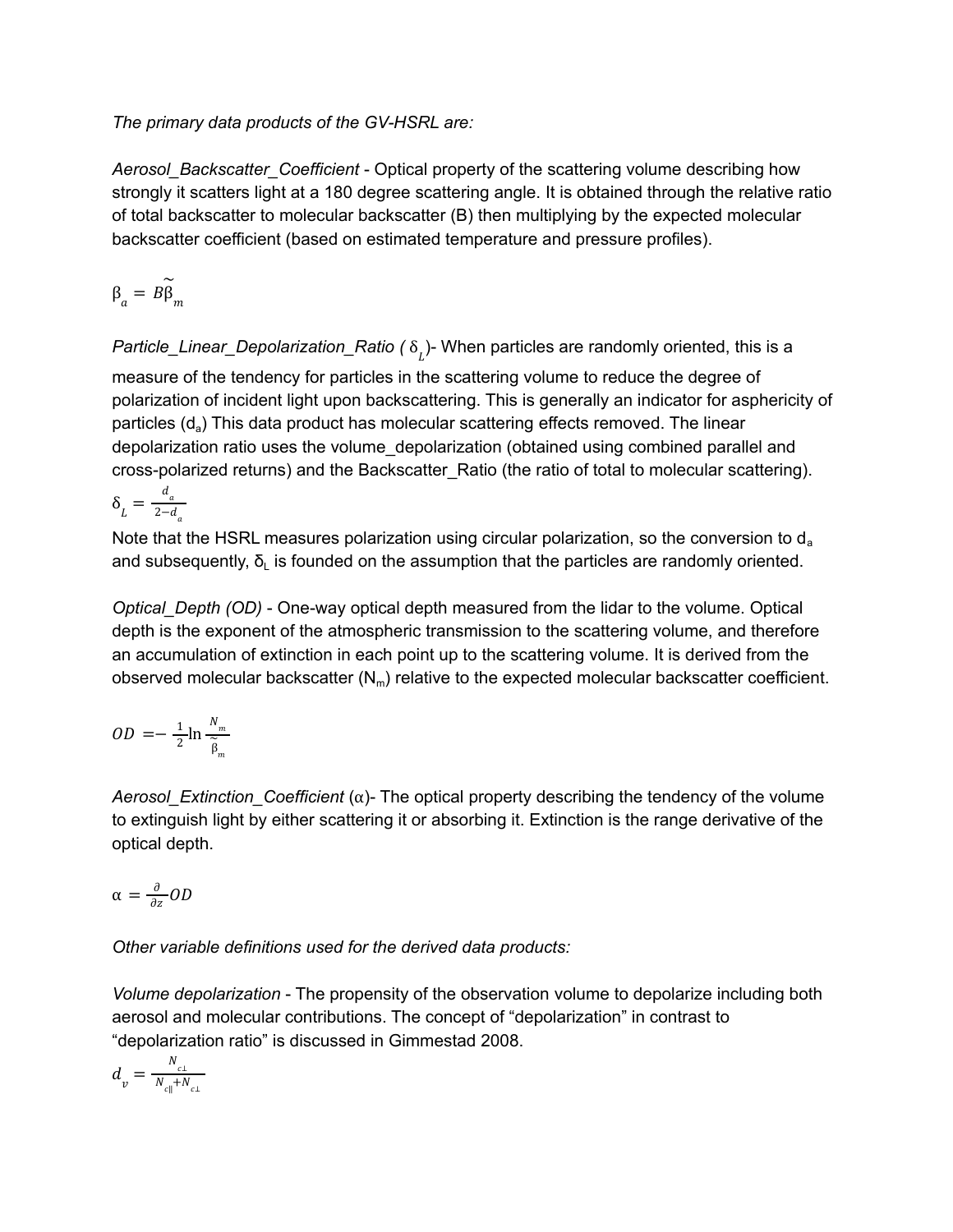*Backscatter\_Ratio (B)* - the ratio of all scattering particles to only molecular scattering. This quantity is polarization independent.

$$
B = \frac{N_{c\perp} + N_{c\parallel}}{N_m}
$$

*Particle\_Depolarization* - depolarization resulting from only particulate scatterers. The molecular contribution is removed.

$$
d_{a}=\tfrac{Bd_{v}-d_{m}}{B-1}
$$

#### **References**

Cox, C., and W. Munk, 1954: Measurements of the roughness of the sea surface from photographs of the sun's glitter. J. Opt. Soc. Amer., 144, 838–850.

Ellis, S.M., P. Tsai, C. Burghart, U. Romatschke, M. Dixon, J. Vivekanandan, J. Emmett, and E. Loew, 2019: Use of the Earth's Surface as a Reference to Correct Airborne Nadir-Looking European Centre for Medium-Range Weather Forecasts, 2020: ERA5 Reanalysis (0.25 Degree Latitude-Longitude Grid). Research Data Archive at the National Center for Atmospheric Research, Computational and Information Systems Laboratory. doi:10.5065/BH6N-5N20. Accessed January 21, 2020, updated monthly.

Ellis, S.M., P. Tsai, C. Burghart, U. Romatschke, M. Dixon, J. Vivekanandan, J. Emmett, and E. Loew, 2019: Use of the Earth's Surface as a Reference to Correct Airborne Nadir-Looking Radar Radial Velocity Measurements for Platform Motion. J. Atmos. Oceanic Technol., 36, 1343–1360, https://doi-org.cuucar.idm.oclc.org/10.1175/JTECH-D-19-0019.1

Freilich, M. H., and B. A. Vanhoff, 2003: The relationship between winds, surface roughness, and radar backscatter at low incidence angles from TRMM precipitation radar measurements. J. Atmos. Oceanic Technol., 20, 549–562.

Gimmestad, G, 2008: Reexamination of depolarization in lidar measurements. Appl. Opt., 47**(**21), pp. 3795-3802, doi:10.1364/AO.47.003795.

Lee, W.-C., P. Dodge, F. D. Marks, and P. H. Hildebrand, 1994: Mapping of airborne Doppler radar data. *J. Atmos. Oceanic Technol*., 11, 572–578.

Li, L., G. M. Heymsfield, L. Tian, and P. E. Racette, 2005: Measurements of Ocean Surface Backscattering Using an Airborne 94-GHz Cloud Radar—Implication for Calibration of Airborne and Spaceborne W-Band Radars. J. Atmos. Oceanic Technol., 22, 1033-1045.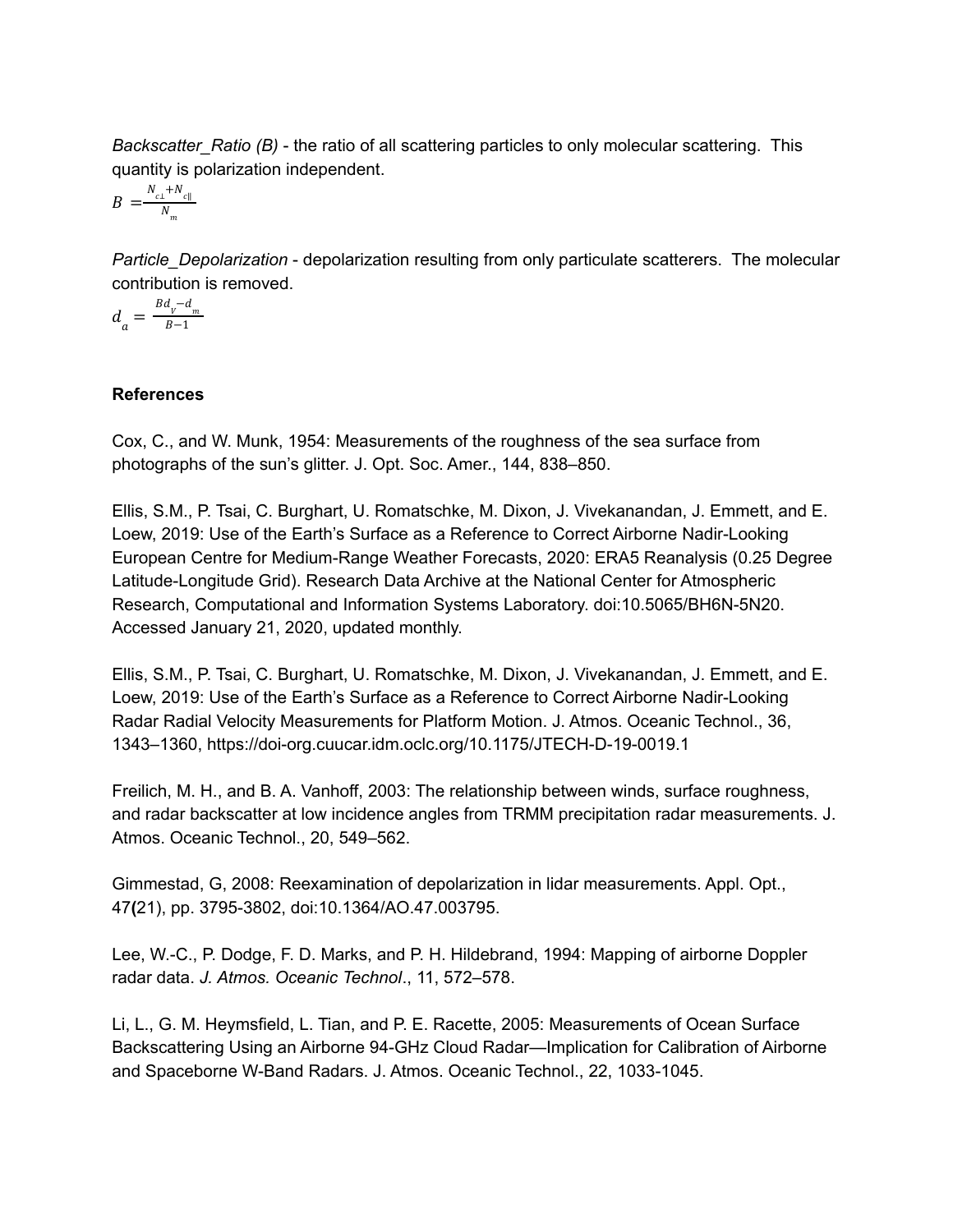Liebe, H.J., 1985: An updated model for millimeter wave propagation in moist air. Radio Sci., 20, 1069-1089, doi: 10.1029/RS020i005p01069

ITU Recommendation, 2013: Attenuation by atmospheric gases. Rec. ITU-R P.676-10, 09/2013

Romatschke, U: Melting layer detection and observation with the NCAR airborne W-band radar. Remote Sens. 2021.

Romatschke, U.; Dixon, M.; Tsai, P.; Loew, E.; Vivekanandan, J.; Emmett, J.; Rilling, R: 2021: The NCAR Airborne 94-GHz Cloud Radar: Calibration and Data Processing. EarthArXiv, https://doi.org/10.31223/X55894.

Romatschke, U., Vivekanandan, V., 2022: Cloud and Precipitation Particle Identification Using Cloud Radar and Lidar Measurements: Retrieval Technique and Validation. Earth and Space Science Open Archive, https://doi.org/10.1002/essoar.10510625.1.

Romatschke, U., Dixon, M., 2022: Vertically Resolved Convective/StratiformEcho Type Identification and ConvectivityRetrieval for Vertically Pointing Radars. EarthArXiv, https://doi.org/10.31223/X54S77.

U.S. Geological Survey, 2019: Global 30 Arc-Second Elevation (GTOPO30). USGS EROS Archive. doi:10.5066/F7DF6PQS.

Vivekanandan, J., Ellis, S., Tsai, P., Loew, E., Lee, W.-C., Emmett, J., Dixon, M., Burghart, C., and Rauenbuehler, S., 2015: A wing pod-based millimeter wavelength airborne cloud radar, Geosci. Instrum. Method. Data Syst., 4, 161-176, <https://doi.org/10.5194/gi-4-161-2015>

Wu, J., 1972: Sea-surface slope and equilibrium wind–wave spectra. Phys. Fluids, 15, 741–747.

Wu, J., 1990: Mean square slopes of the wind disturbed water surface, their magnitude, directionality, and composition. Radio Sci., 25, 37–48.

# **Citation**

When using this data set please cite

NCAR/EOL Remote Sensing Facility. 2022. NCAR HCR radar and HSRL lidar moments data. Version 3.0. UCAR/NCAR - Earth Observing Laboratory. <https://doi.org/10.26023/NXR4-FTPY-J04>. Accessed <insert acces date>.